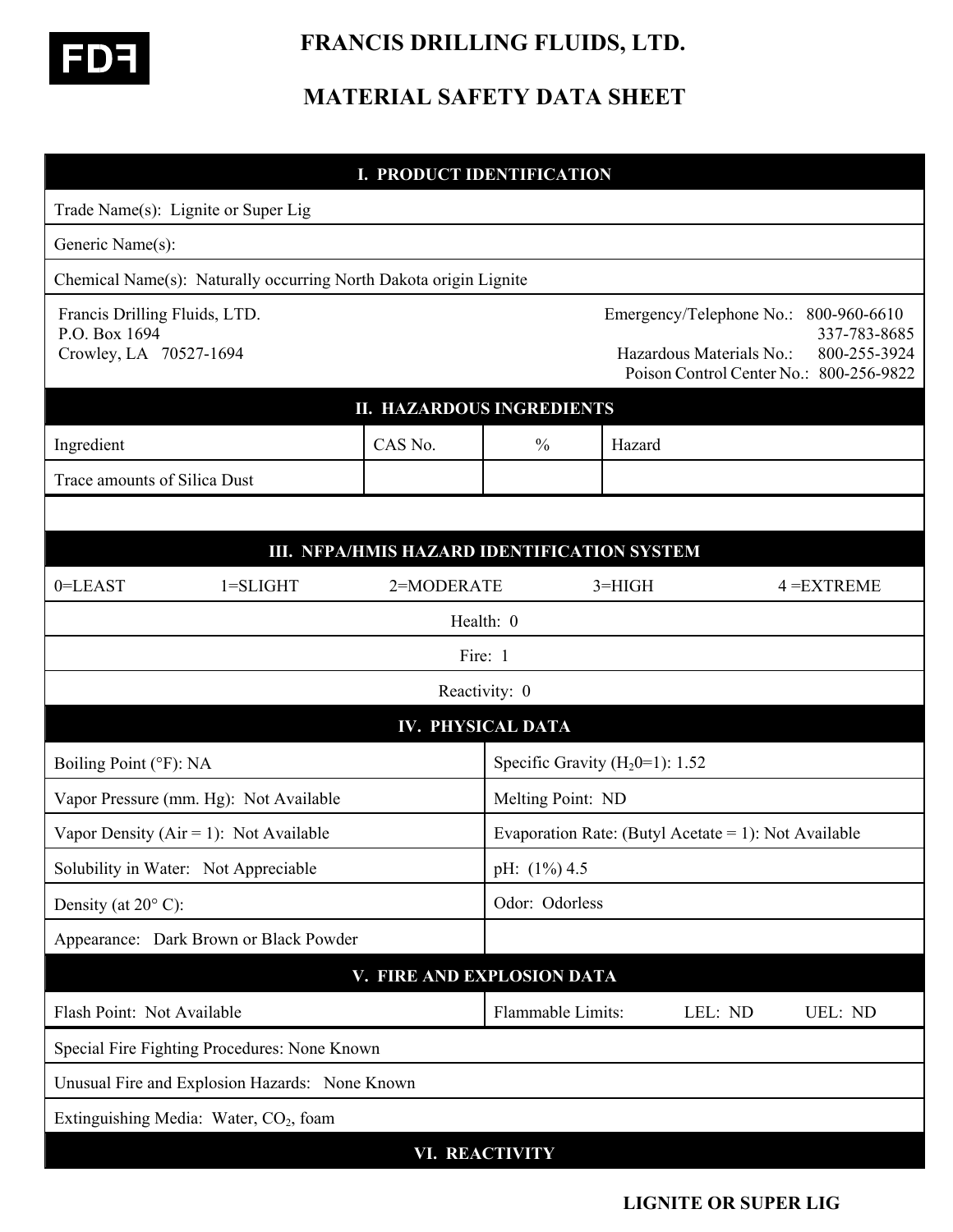| Stability: Stable                                                                                                         |                             |                            |  |  |  |  |
|---------------------------------------------------------------------------------------------------------------------------|-----------------------------|----------------------------|--|--|--|--|
| Hazardous Polymerization: Will Not Occur                                                                                  |                             |                            |  |  |  |  |
| Incompatibility: Strong oxidizing agents                                                                                  |                             |                            |  |  |  |  |
| Hazardous Decomposition: Not available                                                                                    |                             |                            |  |  |  |  |
| VII. HEALTH HAZARD INFORMATION                                                                                            |                             |                            |  |  |  |  |
| Routes of Exposure and Effects: Entry into body is not expected when observing standard industrial hygiene procedures.    |                             |                            |  |  |  |  |
| Skin: None reported.                                                                                                      |                             |                            |  |  |  |  |
| Eyes: None reported.                                                                                                      |                             |                            |  |  |  |  |
| Inhalation: None reported.                                                                                                |                             |                            |  |  |  |  |
| Ingestion: None reported.                                                                                                 |                             |                            |  |  |  |  |
| Permissible Exposure Limits: (for air contaminants) ND                                                                    |                             |                            |  |  |  |  |
| OSHA PEL (8hr. TWA): None established                                                                                     |                             |                            |  |  |  |  |
| <b>ACGIH TLV: None established</b>                                                                                        |                             |                            |  |  |  |  |
| Carcinogenicity:                                                                                                          |                             |                            |  |  |  |  |
| Listed By NTP:<br>Not Listed                                                                                              | Listed By: IARC: Not Listed | Listed By OSHA: Not Listed |  |  |  |  |
| Acute Oral LD50:                                                                                                          | Acute Dermal LD50:          | Aquatic Toxicology LC50:   |  |  |  |  |
| Emergency and First Aid Procedures:                                                                                       |                             |                            |  |  |  |  |
| Skin: None required.                                                                                                      |                             |                            |  |  |  |  |
| Flush eyes with clear water.<br>Eyes:                                                                                     |                             |                            |  |  |  |  |
| Ingestion: None required.                                                                                                 |                             |                            |  |  |  |  |
| Inhalation: None required.                                                                                                |                             |                            |  |  |  |  |
| Additional Health Hazard Information:                                                                                     |                             |                            |  |  |  |  |
| VIII. HANDLING AND USE PRECAUTIONS                                                                                        |                             |                            |  |  |  |  |
| Steps to be Taken if Material is Released or Spilled: Sweep up into container, recycle if possible.                       |                             |                            |  |  |  |  |
| Waste Disposal Methods: Product should be disposed of in accordance with applicable local, state and federal regulations. |                             |                            |  |  |  |  |
| Handling and Storage Precautions: Store product in sealed container or bag.                                               |                             |                            |  |  |  |  |
| IX. INDUSTRIAL HYGIENE CONTROL MEASURES                                                                                   |                             |                            |  |  |  |  |
| Ventilation Requirements:                                                                                                 |                             |                            |  |  |  |  |
| Respirator: OSHA approved respirator is suggested                                                                         |                             |                            |  |  |  |  |
| Eye Protection: Safety glasses                                                                                            |                             |                            |  |  |  |  |
| Gloves: Gloves                                                                                                            |                             |                            |  |  |  |  |
| Other Protective Clothing or Equipment:                                                                                   |                             |                            |  |  |  |  |